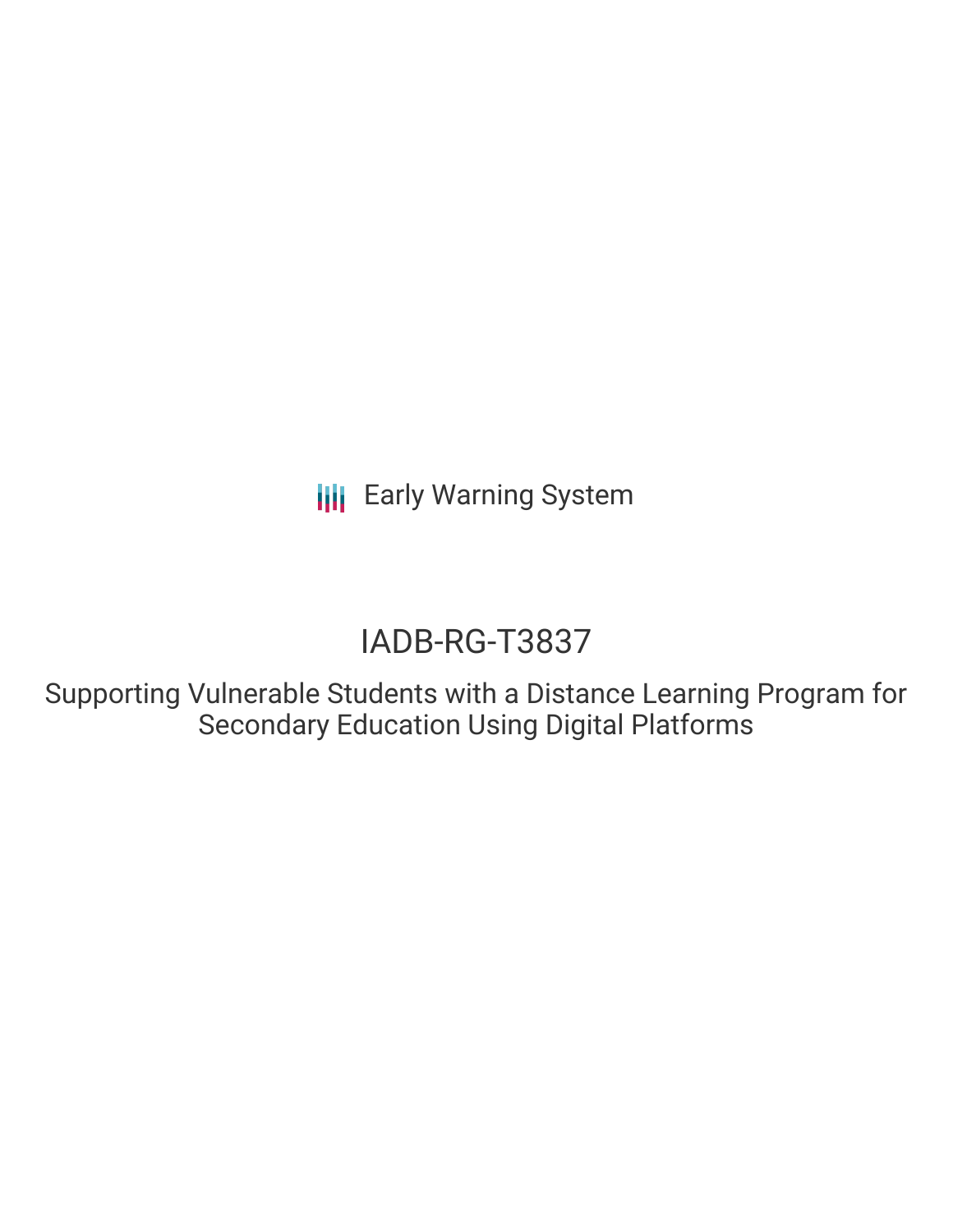

## Early Warning System

Supporting Vulnerable Students with a Distance Learning Program for Secondary Education Using Digital Platforms

### **Quick Facts**

| <b>Countries</b>               | El Salvador, Honduras                       |
|--------------------------------|---------------------------------------------|
| <b>Financial Institutions</b>  | Inter-American Development Bank (IADB)      |
| <b>Status</b>                  | Approved                                    |
| <b>Bank Risk Rating</b>        | U                                           |
| <b>Borrower</b>                | Regional                                    |
| <b>Sectors</b>                 | Education and Health, Technical Cooperation |
| <b>Investment Type(s)</b>      | Advisory Services, Grant                    |
| <b>Investment Amount (USD)</b> | $$0.60$ million                             |
| <b>Project Cost (USD)</b>      | \$0.70 million                              |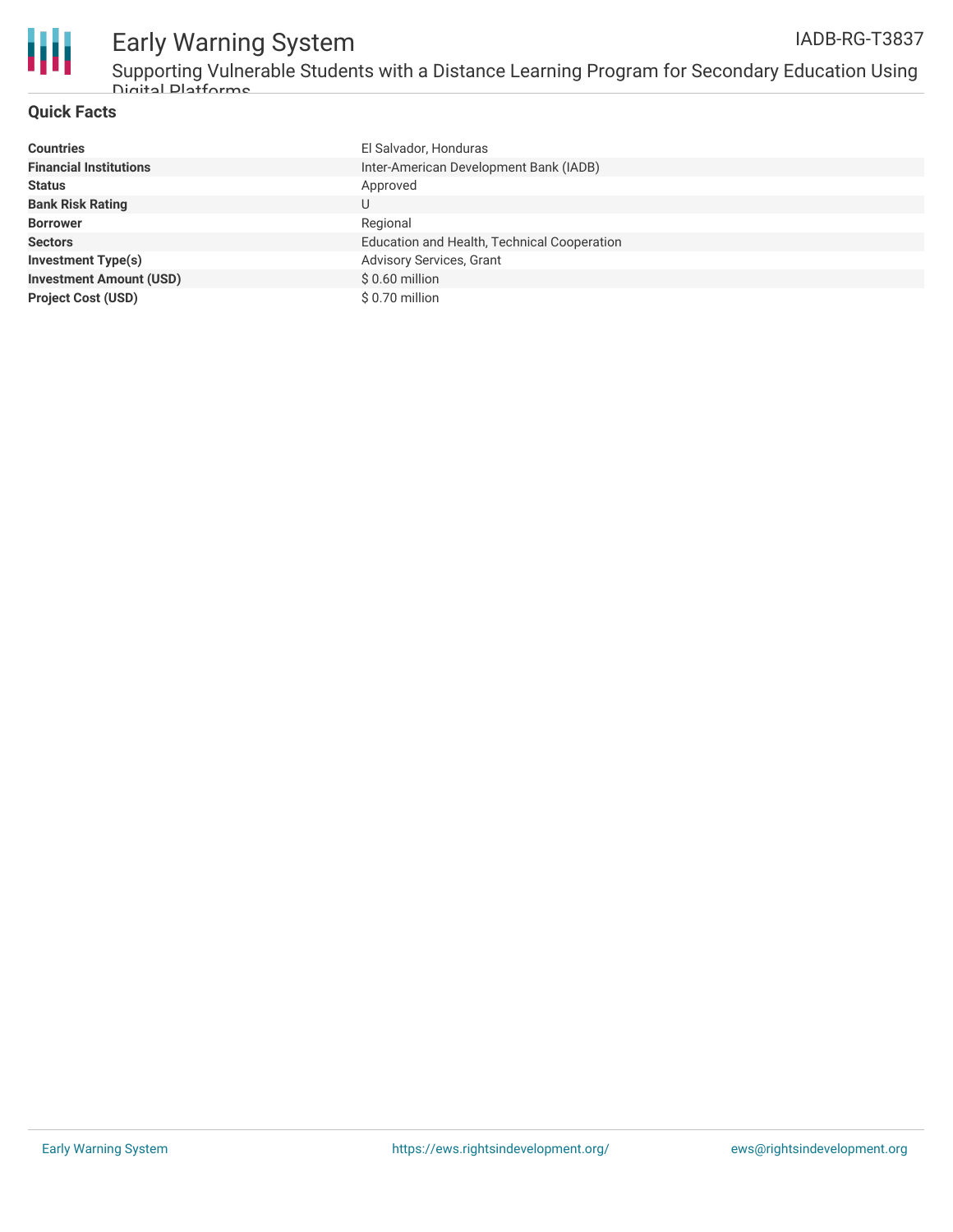

### **Project Description**

Digital Platforms

To reduce learning gaps in secondary education vulnerable students (7th to 9th grade) in Honduras and El Salvador with a distance learning program using digital platforms, in the context of the COVID-19 pandemic.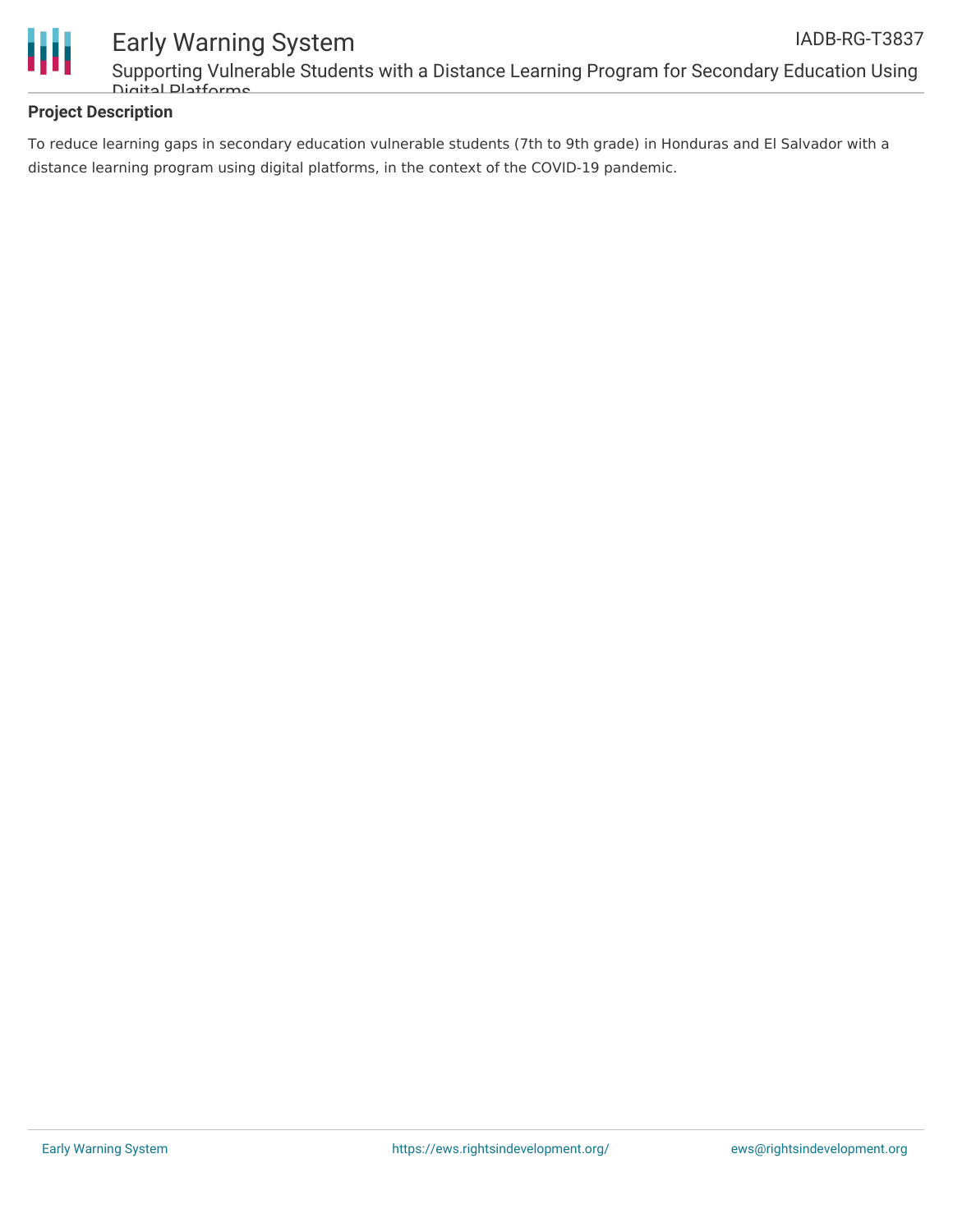

### Early Warning System

Supporting Vulnerable Students with a Distance Learning Program for Secondary Education Using Digital Platforms

### **Investment Description**

• Inter-American Development Bank (IADB)

The countries' counterpart amount to USD 100,000.